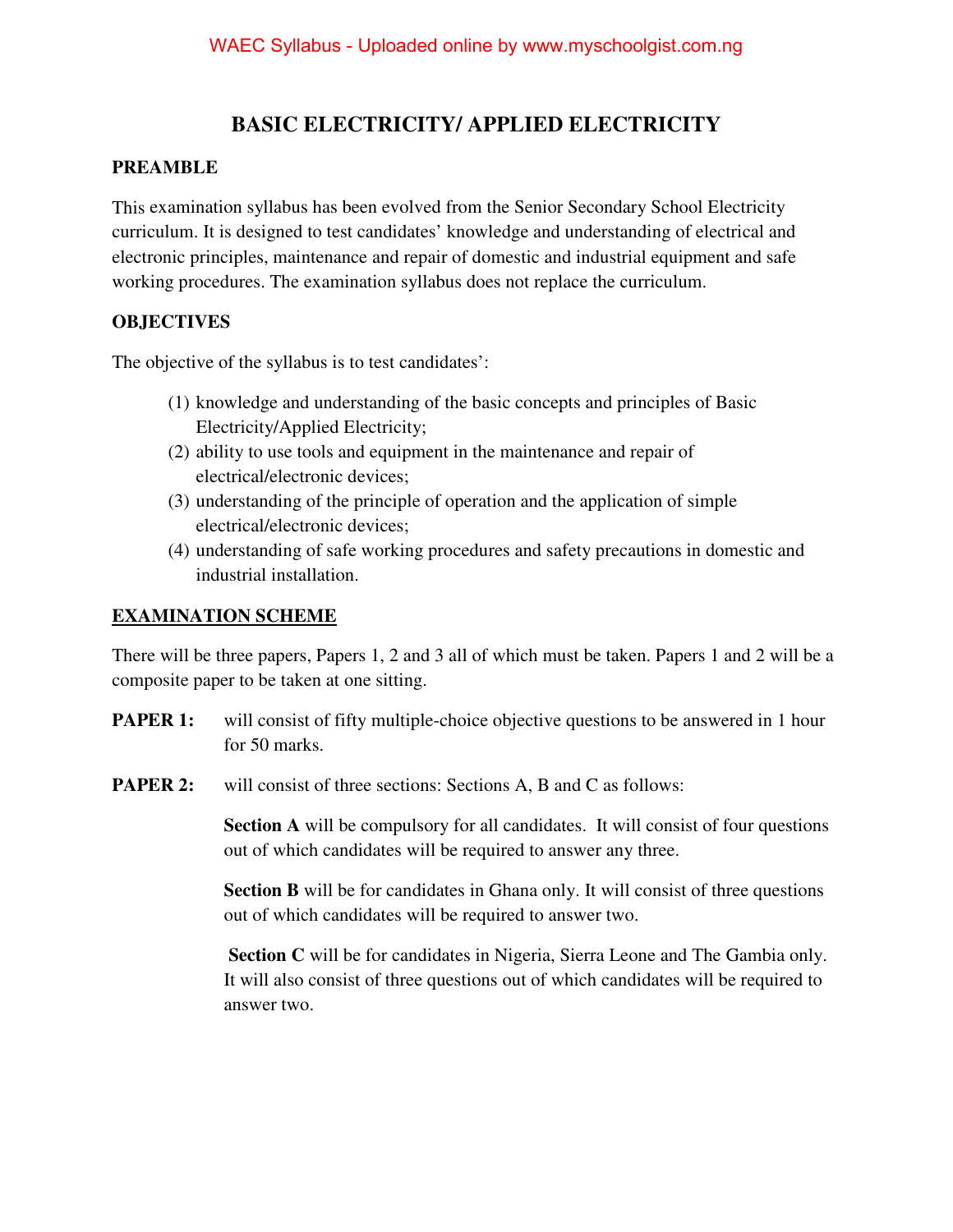Thus, candidates will be required to answer five questions in all. The paper will last 1 hour and carry 50 marks.

**PAPER 3:** will be a practical paper of two experiments both of which are to be carried out by candidates in 3 hours for 100 marks.

#### **DETAILED SYLLABUS**

## **SECTION A**

#### *(For all candidates)*

| <b>TOPIC</b>                                                                     | <b>NOTES</b>                                                                                                                                                                                   |
|----------------------------------------------------------------------------------|------------------------------------------------------------------------------------------------------------------------------------------------------------------------------------------------|
| 1. DIRECT CURRENT CIRCUIT<br><b>THEORY</b>                                       |                                                                                                                                                                                                |
| Structure of matter                                                              | Qualitative treatment of the structure of<br>atoms in relation to electric current.                                                                                                            |
| <b>Resistors</b>                                                                 | Types of resistors.<br>Resistor colour code.<br>Resistors in series and parallel.<br>Power rating of resistors.                                                                                |
| Conductors and insulators.<br>Ohm's law and Kirchhoff's laws<br>Power and energy | Definition, examples and characteristics.<br>Qualitative treatments only.<br>Treatment should include calculations.                                                                            |
| 2. MAGNETIC FIELD AND<br><b>ELECTROMAGNETISM</b><br>Fundamentals of magnetism    | Types of magnet.<br>Magnetic properties of materials: magnetic<br>flux, magnetic flux density, permeability,<br>magnetomotive force and reluctance.                                            |
| Concept of Electric field                                                        | Electric field and properties: electric flux,<br>electric flux density, electric field strength,<br>permittivity and dielectric constant, potential<br>gradient.                               |
|                                                                                  | Comparison between magnetic and electric<br>circuits                                                                                                                                           |
| Capacitors                                                                       | Types of capacitor.<br>Capacitance and dielectric.<br>Charge on capacitor, relationship between<br>charge and applied voltage of a capacitor.<br>Application of capacitors.<br>Voltage rating. |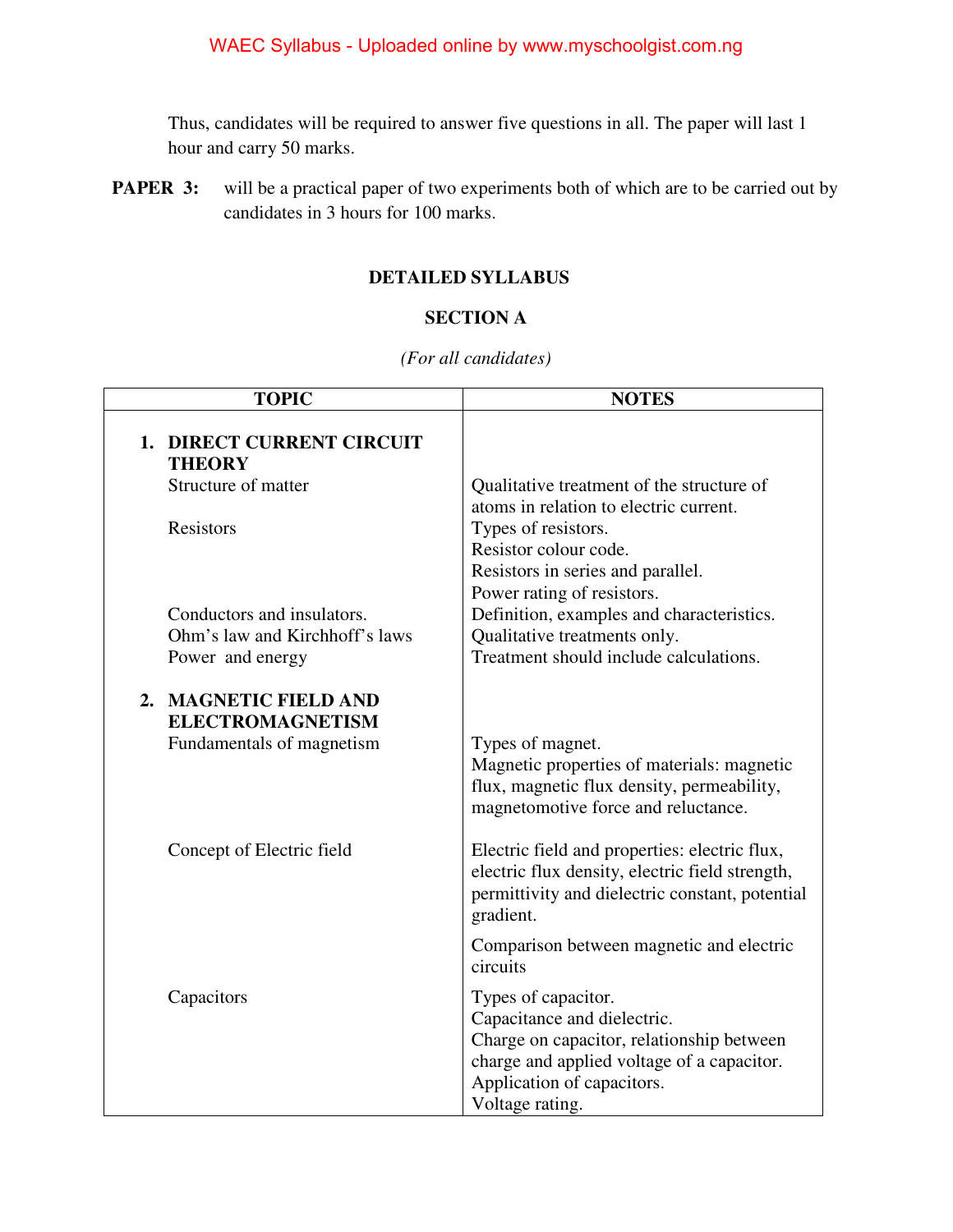|                                                | Series and parallel connection.                                                        |
|------------------------------------------------|----------------------------------------------------------------------------------------|
|                                                | Energy stored in a capacitor                                                           |
|                                                | $(E = \frac{1}{2} QV = \frac{1}{2} CV^2)$ : simple calculations.                       |
|                                                |                                                                                        |
| Electromagnetic field                          | Magnetic field around a current-carrying                                               |
|                                                | conductor.                                                                             |
|                                                | Fleming's Right Hand Rule                                                              |
|                                                | Force on a current-carrying conductor in a                                             |
|                                                | magnetic field ( $F = BILsin\theta$ ).                                                 |
|                                                | Lenz's law and Faradays law.                                                           |
|                                                | Emf induced in a coil $(E = BLV\sin\theta)$<br>Simple calculations involving force and |
|                                                | e.m.f. only.                                                                           |
|                                                |                                                                                        |
| Self and Mutual Induction                      | Qualitative treatment of self and mutual                                               |
|                                                | induction.                                                                             |
|                                                | Energy stored in a coil (E = $\frac{1}{2}$ LI <sup>2</sup> ).                          |
|                                                | Application of electromagnetism as found in                                            |
|                                                | electric bell, security alarm system, solenoid,                                        |
|                                                | loudspeaker, buzzer, moving-coil instruments<br>etc.                                   |
|                                                |                                                                                        |
| 3. MEASURING INSTRUMENTS                       |                                                                                        |
| Moving-coil instrument                         | Construction, advantages and disadvantages.                                            |
|                                                | Conversion of moving-coil instrument to<br>ammeter and voltmeter.                      |
|                                                | Calculations of shunts and multipliers.                                                |
| Moving-iron instrument                         | Construction, principles of operation,                                                 |
|                                                | advantages and disadvantages.                                                          |
| Digital instrument                             | Multimeter, voltmeter, ammeter etc.                                                    |
|                                                | Advantages and disadvantages.                                                          |
|                                                |                                                                                        |
| <b>4. DIGITAL ELECTRONICS</b><br>Binary number | Conversion of decimal numbers to binary                                                |
|                                                | numbers and vice versa.                                                                |
|                                                | Series connection of switches - AND                                                    |
| Logic gates                                    | gate, parallel connection of switches - OR                                             |
|                                                | gate and inverter - NOT gate.                                                          |
|                                                | Truth table for logic gates.                                                           |
|                                                | General symbols for AND, OR, NOT,<br>NAND and NOR gates.                               |
|                                                | Boolean expression.                                                                    |
|                                                |                                                                                        |
| 5. ALTERNATING CURRENT                         |                                                                                        |
|                                                |                                                                                        |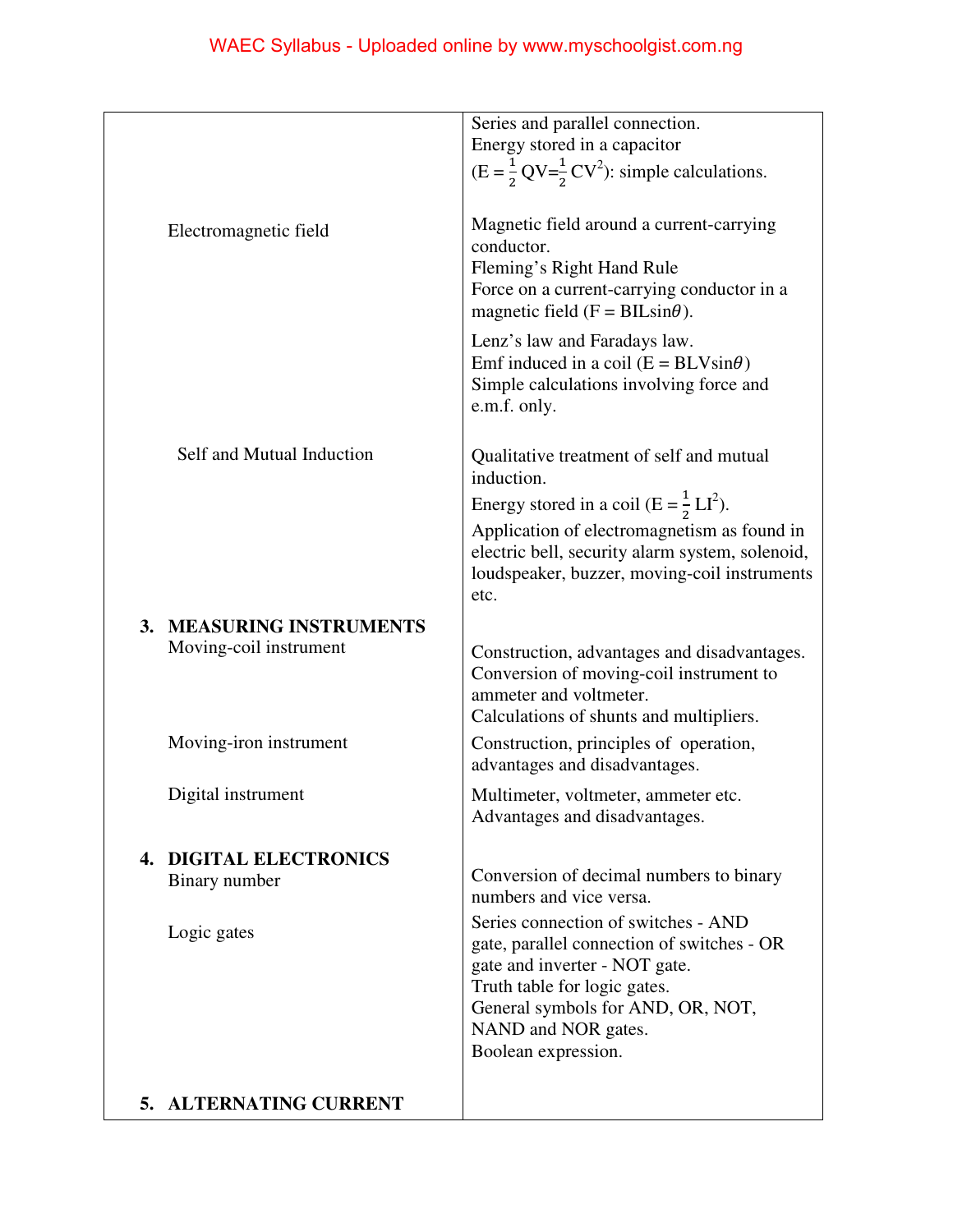|    | <b>CIRCUIT THEORY</b><br>Generation of e.m.f. in a single turn<br>coil | Plotting of labelled sinusoidal waveform for<br>a complete cycle.                                                                                        |
|----|------------------------------------------------------------------------|----------------------------------------------------------------------------------------------------------------------------------------------------------|
|    | A.C. quantities                                                        | A.C quantities (r.m.s., peak and average<br>values, form factor, cycle, period and<br>frequency)                                                         |
|    | <b>RLC</b> circuits                                                    | Solution of problems involving RL, RC and<br>RLC series circuits.                                                                                        |
|    |                                                                        | Conditions for resonance.<br>Phasor diagram of series resonance.                                                                                         |
| 6. | <b>TRANSFORMERS</b>                                                    | Transformer construction                                                                                                                                 |
|    | Types of transformer                                                   | Type based on (i) construction (shell and<br>core) and (ii) function (current and voltage).                                                              |
|    | Principles of operation of a<br>transformer                            | Operation and transformation ratio                                                                                                                       |
|    | Losses and temperature rise in<br>transformers                         | Transformer losses (copper and iron)<br>Effect of losses and temperature rise in a<br>transformer. Qualitative treatment only.                           |
|    | Efficiency of transformers                                             | Losses and efficiency of transformer                                                                                                                     |
|    | Cooling of transformers                                                | Methods of cooling.<br>Need for cooling.                                                                                                                 |
| 7. | <b>POWER SUPPLY</b><br>Power supply units                              | Power supply units: dry cell, solar cell,<br>cadium cell and accumulator.<br>Block diagram of d.c. power supply.<br>Functions of blocks of power supply. |
|    | Rectification                                                          | Half-wave and full-wave rectifications.<br>Filtration and stabilization.                                                                                 |
| 8. | <b>ELECTRICAL MACHINES</b><br>A.C. motors (Single phase)               | Types of single phase motor: split-phase,<br>capacitor-start, capacitor-run.<br>Application of single-phase motors.                                      |
|    | Alternators                                                            | Principles of operation, parts and types.<br>Relationship of speed, number of poles and<br>frequency<br>$f = \frac{Np}{\epsilon_0}$ (Hz)                 |
|    | A.C. motors (Three phase)                                              | Principles of operation, parts, type and<br>application                                                                                                  |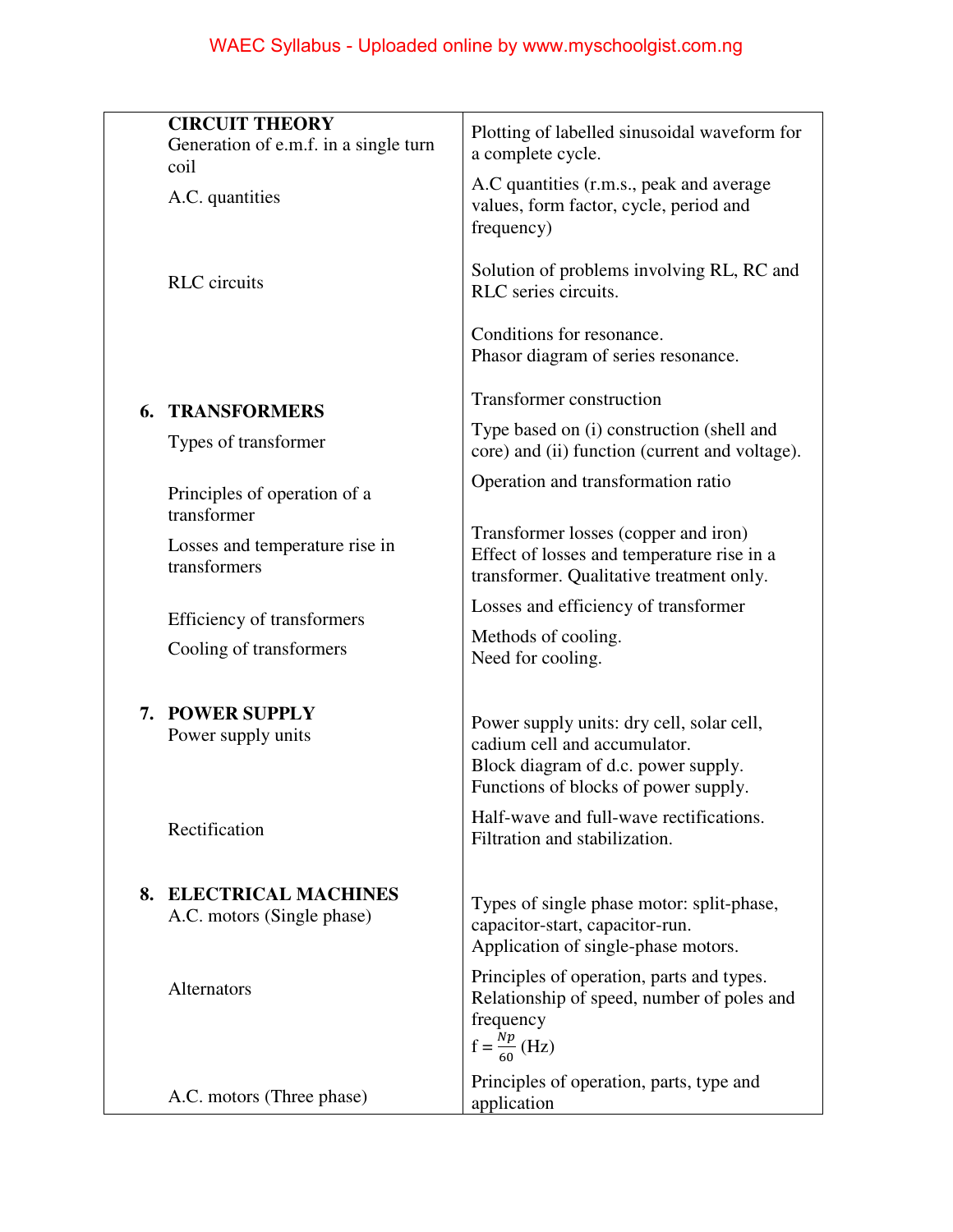|                                                         | Methods of starting: direct-on-line, star delta<br>and auto transformer.                                                                                                                                                         |
|---------------------------------------------------------|----------------------------------------------------------------------------------------------------------------------------------------------------------------------------------------------------------------------------------|
| D.C. generators                                         | Principles of operation, parts and methods of<br>connecting field windings.                                                                                                                                                      |
| D.C. motors                                             | Principles of operation, parts, types (shunt,<br>compound, series) and application.                                                                                                                                              |
| 9. ELECTRICAL ENERGY SUPPLY<br>Generating station       | Methods of generating electrical power:<br>diesel engine, steam engine, hydro-electric,<br>nuclear, gas turbine.                                                                                                                 |
| <b>10. ELECTRICAL WIRING</b><br>Electrical installation | Types of wiring: surface, conduit, trunking,<br>ducting.<br>Selection of materials, tools and accessories.<br>Application of IEE wiring regulation<br>regarding domestic installation.                                           |
| Wiring                                                  | Cables and accessories.<br>Current-carrying capacity of cable.<br>Wiring of lighting and socket outlets and<br>connection of plugs.<br>Conduit, surface, trunking and ducting<br>installations.                                  |
| Protection                                              | Protective devices<br>Fuses and circuit breakers<br>Discrimination of protective devices                                                                                                                                         |
| Earthing                                                | Reasons for earthing.<br>Methods of earthing.<br>Earth loop impedance.                                                                                                                                                           |
| Maintenance, Fault diagnosis and<br>Repairs             | Types of fault: short circuit, open circuit and<br>earth leakage.<br>Methods of diagnosing and repair of faults in<br>an installation and equipment such as<br>fluorescent fitting, electric iron, electric fan,<br>blender etc. |
| Testing of an installation                              | Continuity test, insulation resistance test,<br>earth leakage test and polarity test.                                                                                                                                            |
| <b>General Workshop Safety</b>                          | Application of electrical safety regulations.                                                                                                                                                                                    |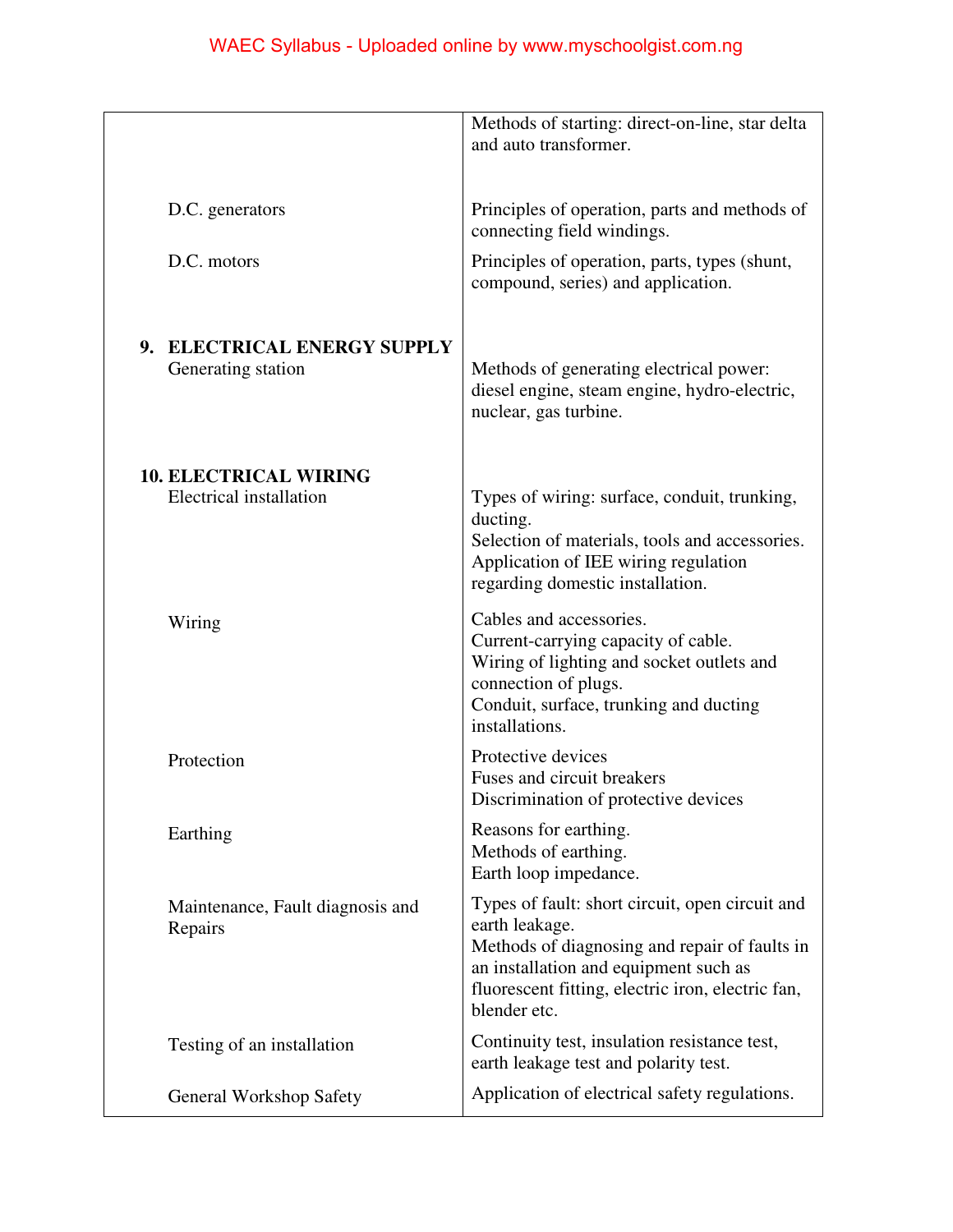# **SECTION B**

*(For candidates in Ghana only)* 

| <b>TOPIC</b>                                      | <b>NOTES</b>                                                                                                                                                                                                                                                                                                                                                                                                                                                                                                                                       |
|---------------------------------------------------|----------------------------------------------------------------------------------------------------------------------------------------------------------------------------------------------------------------------------------------------------------------------------------------------------------------------------------------------------------------------------------------------------------------------------------------------------------------------------------------------------------------------------------------------------|
| <b>11. ELECTRON EMISSION</b><br>Electron emission | Methods of emitting electrons: Thermionic<br>emission, photo emission, secondary<br>emission and field emission.                                                                                                                                                                                                                                                                                                                                                                                                                                   |
| Thermionic emission                               | Functions of electrodes, parameters and<br>application.                                                                                                                                                                                                                                                                                                                                                                                                                                                                                            |
| Cathode Ray Tube(CRT)                             | Functions of electrodes in CRT.                                                                                                                                                                                                                                                                                                                                                                                                                                                                                                                    |
| <b>12. SEMICONDUCTOR</b>                          |                                                                                                                                                                                                                                                                                                                                                                                                                                                                                                                                                    |
| Theory                                            | Properties of semiconductor materials.<br>Differences between n-type and p-type<br>semiconductor materials.                                                                                                                                                                                                                                                                                                                                                                                                                                        |
| Diode                                             | Circuit symbol.<br>PN junction diode.<br>Barrier potential.<br>Forward and reverse bias for a pn junction<br>diode.<br>Characteristics of a pn diode.<br>Application of pn junction diode.                                                                                                                                                                                                                                                                                                                                                         |
| Transistor                                        | Bipolar transistor: two pn junction devices<br>(npn and pnp).<br>Configuration of bipolar transistor: CC, CB<br>and CE.<br>Principles of operation and mode of<br>connection of the three configurations of a<br>transistor.<br>Characteristics of an npn transistor (common<br>emitter).<br>Unipolar transistor: p-channel and n-channel<br>of field effect transistor (JFET).<br>Principles of operation of JFET.<br>Semiconductor devices and their application:<br>diac, triac, SCR, LED and zener diode.<br>Application of a photo transistor |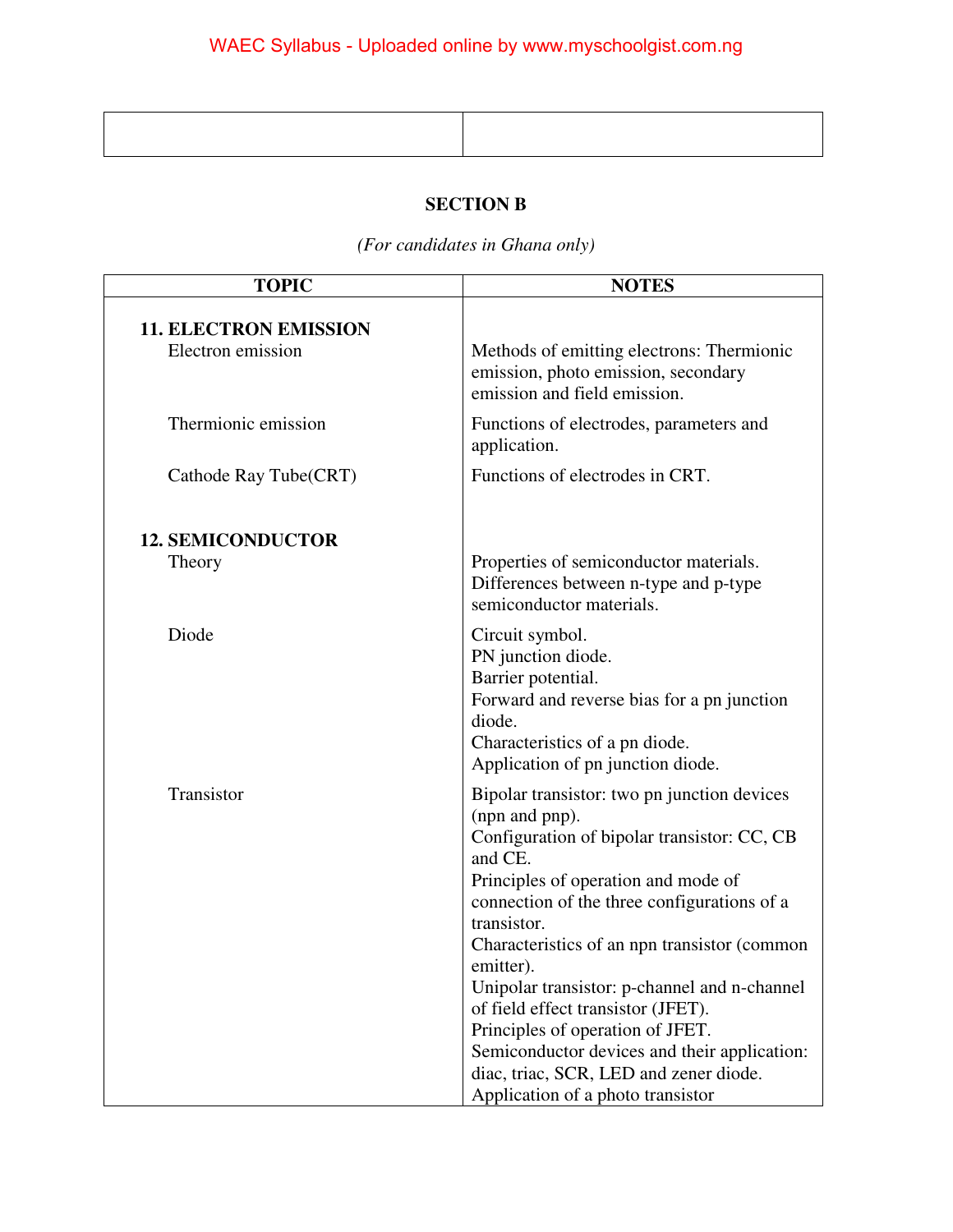|                          | Integrated circuits: simple integrated circuits<br>and their uses.                                         |
|--------------------------|------------------------------------------------------------------------------------------------------------|
| <b>13. COMMUNICATION</b> |                                                                                                            |
| Electromagnetic waves    | Characteristics of radio waves.                                                                            |
| Modulation               | Amplitude and frequency modulation and<br>their waveforms.                                                 |
|                          | Advantages of frequency modulation (F.M.)<br>over amplitude modulation (A.M.).                             |
| Amplifiers               | Classifications: class A, class B, class AB<br>and class C.<br>Application and efficiency of an amplifier. |
| Operational amplifiers   | Properties and construction of an ideal<br>operational amplifier.<br>Inverting and non-inverting op-amp.   |

## **SECTION C**

*(For candidates in Nigeria, Sierra Leone and The Gambia)* 

| <b>TOPIC</b>                                                   | <b>NOTES</b>                                                                                                                                                                                                                                                                                                                                       |
|----------------------------------------------------------------|----------------------------------------------------------------------------------------------------------------------------------------------------------------------------------------------------------------------------------------------------------------------------------------------------------------------------------------------------|
| <b>14. ELECTRICITY TRANSMISSION</b><br><b>AND DISTRIBUTION</b> |                                                                                                                                                                                                                                                                                                                                                    |
| <b>TRANSMISSION</b>                                            | Layout diagram of high voltage overhead<br>transmission system.<br>Treatment of main components (towers,<br>insulators and conductors) and functions.<br>Detailed treatment of components not<br>required.<br>Operating voltage levels for transmission<br>lines (132 kV and 330 kV) and the need for<br>high voltage system should be emphasized. |
| <b>DISTRIBUTION OF</b><br><b>ELECTRICITY</b>                   | Layout diagram and main components of<br>electricity distribution.<br>Functions of substation components<br>(transformers, feeders etc.)                                                                                                                                                                                                           |